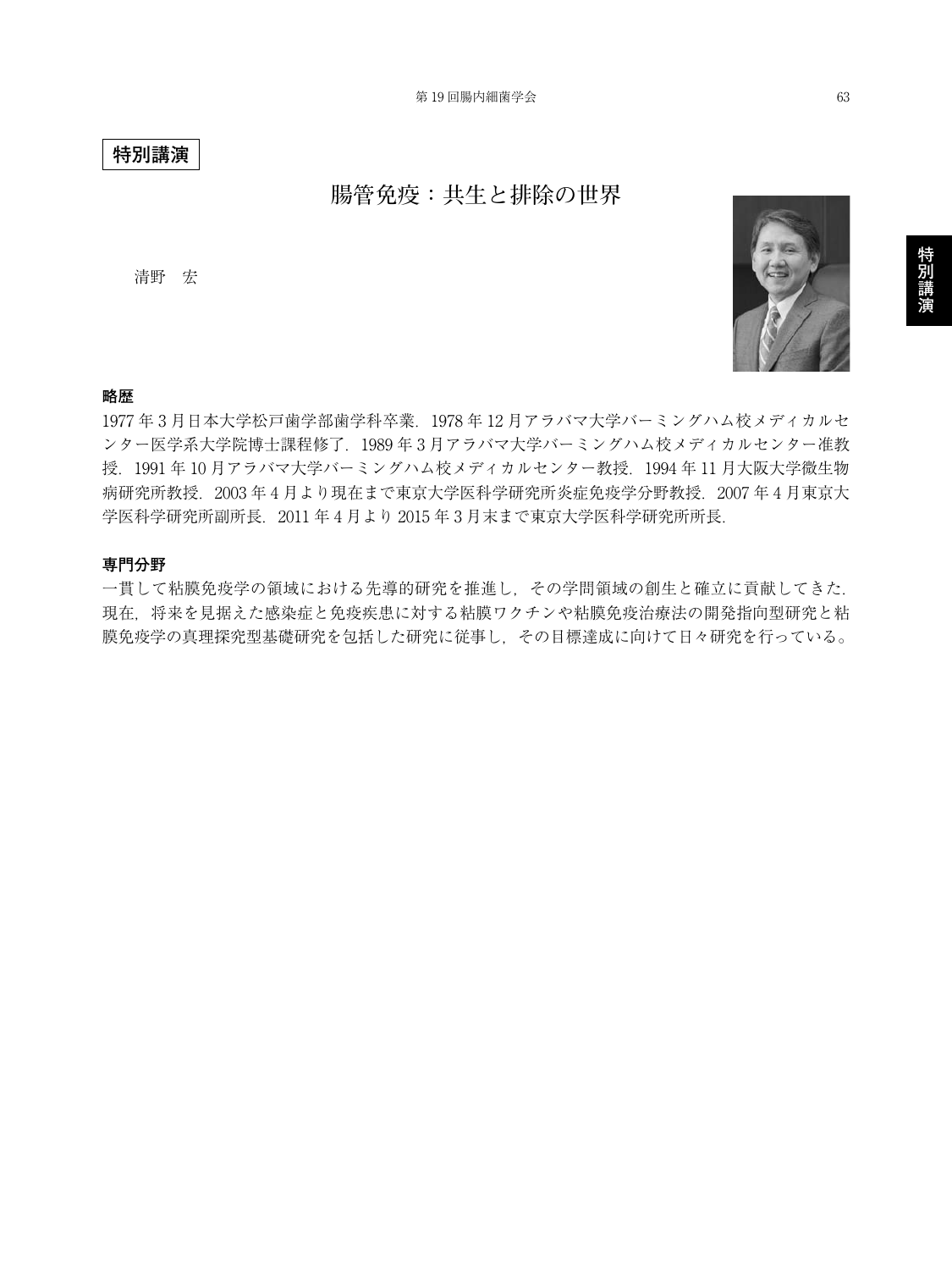## **腸管免疫:共生と排除の世界**

### 清野 宏

## 東京大学医科学研究所 国際粘膜ワクチン開発研究センター センター長 感染・免疫部門 炎症免疫学分野 教授

病原体の侵入門戸である広大な粘膜における免疫機構の解析は 1970 年代から本格化し,新たな免疫学 領域「粘膜免疫学」の創生に繋がった.約 40 年間の学問的蓄積は,近年の学問領域の異分野融合と技術 的革新により,「免疫の新世界」と言われていた腸管に代表される粘膜免疫機構のユニーク性についての 飛躍的な解明と理解にも繋がってきた.

腸管は「内なる外」とも呼ばれ、恒常的に直接外界に接しており、食物摂取、腸内細菌共生、病原性 細菌侵入など様々な生理学的,免疫学的,病理学的現象に遭遇しているユニークな器官である.腸管は 腸内細菌に対しては共生環境を作る一方,病原性細菌を排除するという複雑な粘膜免疫機構を備えてい る.つまり,腸管免疫は「共生と排除」と言う全く相反する免疫応答を司っている.

「共生」という観点からは,我々の研究室では,腸管免疫の要であるパイエル板の中に一部の共生細菌 (例,*Alcarigenes*)が存在することを同定し,「組織内共生」を提唱している.その組織内共生の環境作 りに,免疫系の樹状細胞や近年注目されている自然リンパ球(ILC)が関わっていることが明らかになっ てきた.自然リンパ球は,そのサイトカイン産生能や発達に必要な転写因子依存性により三つのサブセッ トに分類(グループ I-III)され,IL-22 産生性のグループ III 型自然リンパ球は,*Alcarigenes* 属のパイエ ル板内への封じ込めに関わっていることが明らかになった.さらに最近,我々は,このグループ III 型自 然リンパ球が腸管上皮細胞の糖鎖修飾の制御に重要な役割を果たしていることを報告した.例えば、フ コースはフコース転移酵素によって細胞表面に付加され,細胞の移動や接着,シグナル伝達,ガンの進 行のみならず、ウイルスなどの病原性微生物の感染や防御にも関与している. 同細胞群や IL-22 産生が欠 損しているマウスを解析したところ、腸管上皮細胞のフコース転移酵素(Fut2)の発現ならびにフコシ ル化がほぼ消失していた.

自然リンパ球が制御している腸管上皮細胞のフコシル化の役割を調べるために,フコース転移酵素を 持たないマウスを解析すると,共生細菌層の変化と病原性細菌(例,サルモネラ菌)感染の重篤化が認 められた.このことから,腸管上皮細胞のフコシル化は,前述した腸内細菌との共生関係構築だけでは なく,病原性細菌に対し,バリアを形成して感染防御に効果があることが分かった.これらの結果を総 合すると,腸管に存在しているグループ III 型自然リンパ球は糖鎖修飾制御などを介して共生関係構築と 病原体排除に関わっている.